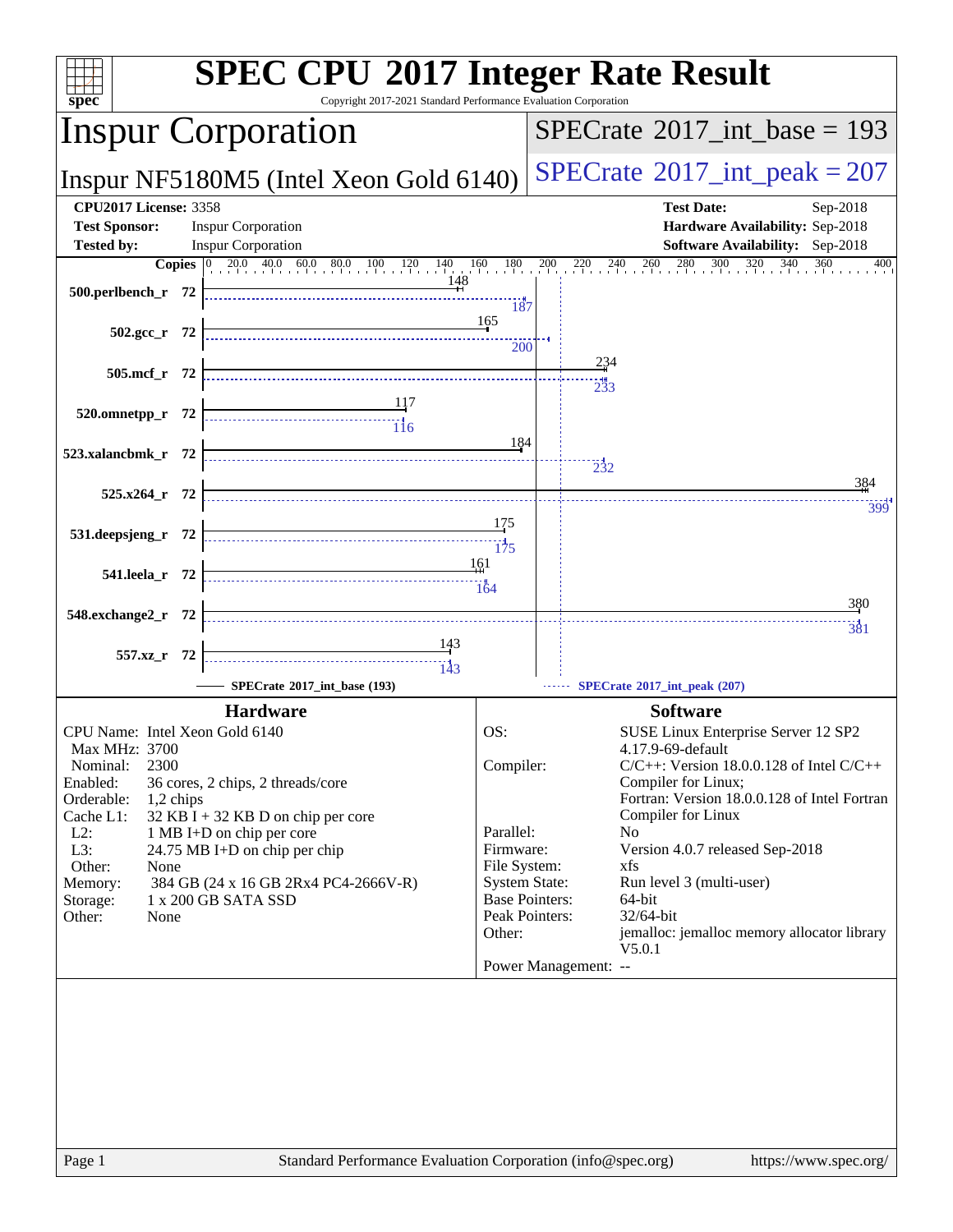

Copyright 2017-2021 Standard Performance Evaluation Corporation

## Inspur Corporation

 $SPECTate@2017_int\_base = 193$ 

Inspur NF5180M5 (Intel Xeon Gold  $6140$ ) [SPECrate](http://www.spec.org/auto/cpu2017/Docs/result-fields.html#SPECrate2017intpeak)<sup>®</sup>[2017\\_int\\_peak = 2](http://www.spec.org/auto/cpu2017/Docs/result-fields.html#SPECrate2017intpeak)07

**[Test Sponsor:](http://www.spec.org/auto/cpu2017/Docs/result-fields.html#TestSponsor)** Inspur Corporation **[Hardware Availability:](http://www.spec.org/auto/cpu2017/Docs/result-fields.html#HardwareAvailability)** Sep-2018

**[CPU2017 License:](http://www.spec.org/auto/cpu2017/Docs/result-fields.html#CPU2017License)** 3358 **[Test Date:](http://www.spec.org/auto/cpu2017/Docs/result-fields.html#TestDate)** Sep-2018 **[Tested by:](http://www.spec.org/auto/cpu2017/Docs/result-fields.html#Testedby)** Inspur Corporation **[Software Availability:](http://www.spec.org/auto/cpu2017/Docs/result-fields.html#SoftwareAvailability)** Sep-2018

#### **[Results Table](http://www.spec.org/auto/cpu2017/Docs/result-fields.html#ResultsTable)**

|                                          | <b>Base</b>   |                |              |                |            |                | <b>Peak</b> |               |                |              |                |              |                |              |
|------------------------------------------|---------------|----------------|--------------|----------------|------------|----------------|-------------|---------------|----------------|--------------|----------------|--------------|----------------|--------------|
| <b>Benchmark</b>                         | <b>Copies</b> | <b>Seconds</b> | Ratio        | <b>Seconds</b> | Ratio      | <b>Seconds</b> | Ratio       | <b>Copies</b> | <b>Seconds</b> | <b>Ratio</b> | <b>Seconds</b> | <b>Ratio</b> | <b>Seconds</b> | <b>Ratio</b> |
| $500.$ perlbench r                       | 72            | 778            | 147          | 775            | 148        | 761            | 151         | 72            | 617            | 186          | 614            | <u>187</u>   | 614            | 187          |
| $502.\text{gcc}$ <sub>r</sub>            | 72            | 618            | 165          | 621            | 164        | 617            | 165         | 72            | 508            | 201          | 509            | 200          | 510            | 200          |
| $505$ .mcf r                             | 72            | 500            | 233          | 497            | 234        | 497            | 234         | 72            | 497            | 234          | 502            | 232          | 499            | 233          |
| 520.omnetpp_r                            | 72            | 807            | 117          | 806            | <b>117</b> | 804            | 118         | 72            | 813            | <b>116</b>   | 811            | 116          | 814            | 116          |
| 523.xalancbmk r                          | 72            | 413            | 184          | 411            | 185        | 412            | 184         | 72            | 327            | 232          | 327            | 232          | 327            | 232          |
| 525.x264 r                               | 72            | 327            | 386          | 328            | 384        | 330            | 382         | 72            | 316            | 399          | 316            | 399          | 318            | 396          |
| 531.deepsjeng_r                          | 72            | 472            | 175          | 472            | 175        | 472            | 175         | 72            | 470            | 175          | 471            | 175          | 471            | 175          |
| 541.leela r                              | 72            | 754            | 158          | 741            | 161        | 733            | 163         | 72            | 725            | 164          | 725            | 164          | 730            | 163          |
| 548.exchange2_r                          | 72            | 495            | 381          | 496            | 380        | 496            | 380         | 72            | 496            | 381          | 496            | 381          | 496            | 380          |
| 557.xz r                                 | 72            | 543            | 143          | 543            | 143        | 543            | 143         | 72            | 542            | 143          | 543            | 143          | 543            | 143          |
| $SPECrate^{\circ}2017$ int base =<br>193 |               |                |              |                |            |                |             |               |                |              |                |              |                |              |
| $CDEDC = 1.6904E^{-1}$ and $1.1$         |               |                | $A \wedge B$ |                |            |                |             |               |                |              |                |              |                |              |

**[SPECrate](http://www.spec.org/auto/cpu2017/Docs/result-fields.html#SPECrate2017intpeak)[2017\\_int\\_peak =](http://www.spec.org/auto/cpu2017/Docs/result-fields.html#SPECrate2017intpeak) 207**

Results appear in the [order in which they were run](http://www.spec.org/auto/cpu2017/Docs/result-fields.html#RunOrder). Bold underlined text [indicates a median measurement](http://www.spec.org/auto/cpu2017/Docs/result-fields.html#Median).

#### **[Submit Notes](http://www.spec.org/auto/cpu2017/Docs/result-fields.html#SubmitNotes)**

 The numactl mechanism was used to bind copies to processors. The config file option 'submit' was used to generate numactl commands to bind each copy to a specific processor. For details, please see the config file.

#### **[Operating System Notes](http://www.spec.org/auto/cpu2017/Docs/result-fields.html#OperatingSystemNotes)**

 Stack size set to unlimited using "ulimit -s unlimited" The OS kernel (ver.  $4.17.9$ ) is a part of Inspurâ $\varepsilon$ <sup>m</sup>s performance boost suite which could be provide to customers who have special requirement. It all maintained and deployed by Inspur field engineer. Please see <http://en.inspur.com/en/2402530/2402532/2402644/2402655/2402659/2404075/index.html> or inquire lcsd@inspur.com for further information.

#### **[General Notes](http://www.spec.org/auto/cpu2017/Docs/result-fields.html#GeneralNotes)**

Environment variables set by runcpu before the start of the run: LD\_LIBRARY\_PATH = "/home/CPU2017/lib/ia32:/home/CPU2017/lib/intel64:/home/CPU2017/je5.0.1-32:/home/CPU2017/je5.0.1-64"

 Binaries compiled on a system with 1x Intel Core i7-4790 CPU + 32GB RAM memory using Redhat Enterprise Linux 7.4 Transparent Huge Pages enabled by default Prior to runcpu invocation Filesystem page cache synced and cleared with: sync; echo 3> /proc/sys/vm/drop\_caches runcpu command invoked through numactl i.e.: numactl --interleave=all runcpu <etc>

**(Continued on next page)**

| Page 2 | Standard Performance Evaluation Corporation (info@spec.org) | https://www.spec.org/ |
|--------|-------------------------------------------------------------|-----------------------|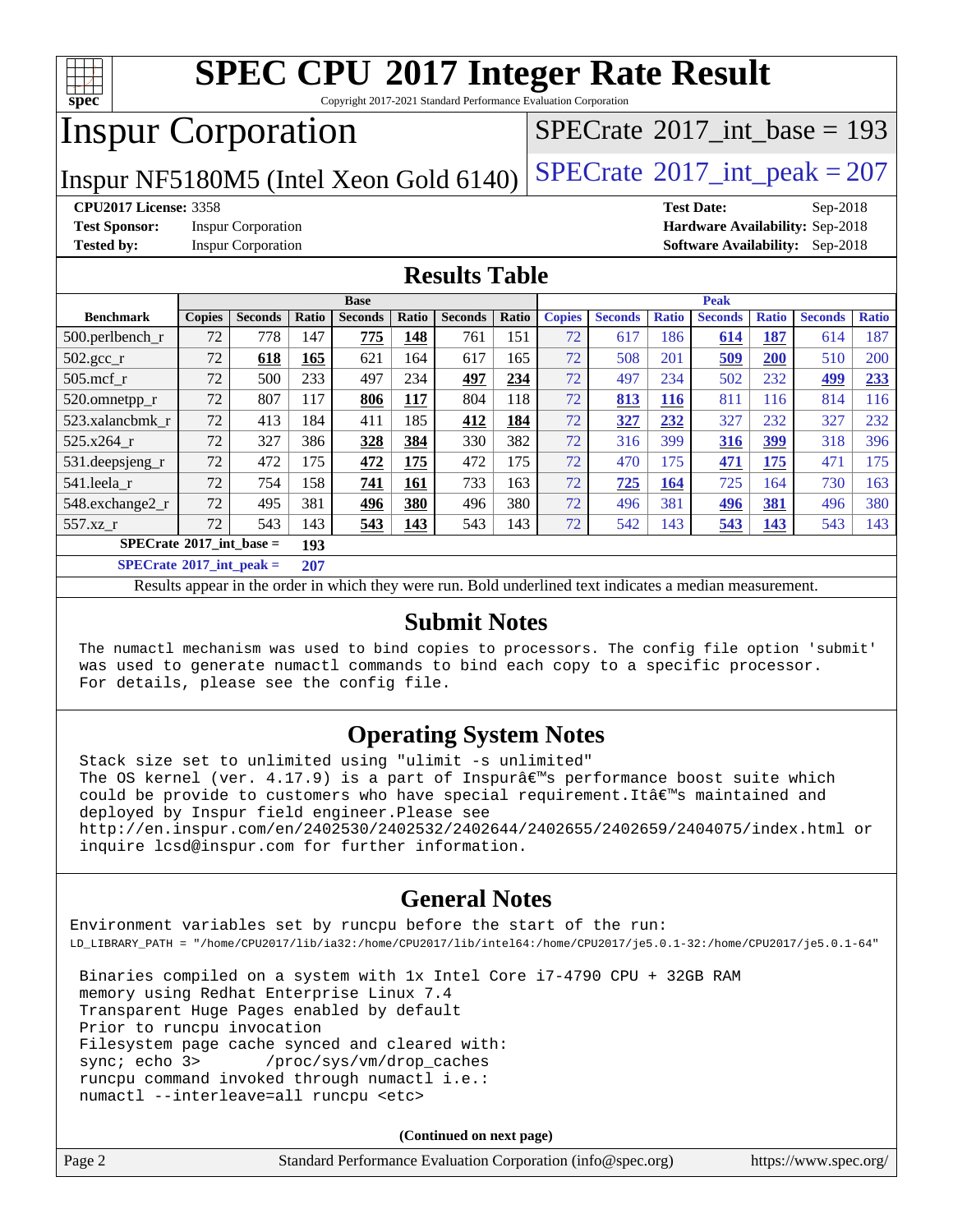| <b>SPEC CPU®2017 Integer Rate Result</b><br>spec<br>Copyright 2017-2021 Standard Performance Evaluation Corporation                   |                                        |                                             |  |  |  |  |
|---------------------------------------------------------------------------------------------------------------------------------------|----------------------------------------|---------------------------------------------|--|--|--|--|
|                                                                                                                                       | <b>Inspur Corporation</b>              | $SPECTate$ <sup>®</sup> 2017 int base = 193 |  |  |  |  |
|                                                                                                                                       | Inspur NF5180M5 (Intel Xeon Gold 6140) | $SPECTate$ <sup>®</sup> 2017_int_peak = 207 |  |  |  |  |
| <b>CPU2017 License: 3358</b>                                                                                                          |                                        | <b>Test Date:</b><br>$Sep-2018$             |  |  |  |  |
| <b>Test Sponsor:</b>                                                                                                                  | <b>Inspur Corporation</b>              | <b>Hardware Availability: Sep-2018</b>      |  |  |  |  |
| <b>Tested by:</b>                                                                                                                     | <b>Inspur Corporation</b>              | <b>Software Availability:</b> Sep-2018      |  |  |  |  |
| <b>General Notes (Continued)</b><br>valde mill blad an indir iddighan a chair a faidh an initiated an bill ann AA19 E9E1 (velidigh ). |                                        |                                             |  |  |  |  |

 Yes: The test sponsor attests, as of date of publication, that CVE-2017-5754 (Meltdown) is mitigated in the system as tested and documented. Yes: The test sponsor attests, as of date of publication, that CVE-2017-5753 (Spectre variant 1) is mitigated in the system as tested and documented. Yes: The test sponsor attests, as of date of publication, that CVE-2017-5715 (Spectre variant 2) is mitigated in the system as tested and documented.

 jemalloc: configured and built at default for 32bit (i686) and 64bit (x86\_64) targets; jemalloc: built with the RedHat Enterprise 7.4, and the system compiler gcc 4.8.5; jemalloc: sources available from jemalloc.net or <https://github.com/jemalloc/jemalloc/releases>

#### **[Platform Notes](http://www.spec.org/auto/cpu2017/Docs/result-fields.html#PlatformNotes)**

 BIOS and OS configuration: SCALING\_GOVERNOR set to Performance Hardware Prefetch set to Disable VT Support set to Disable C1E Support set to Disable IMC (Integrated memory controller) Interleaving set to 1-way Sub NUMA Cluster (SNC) set to Enable Sysinfo program /home/CPU2017/bin/sysinfo Rev: r5797 of 2017-06-14 96c45e4568ad54c135fd618bcc091c0f running on linux-iano Fri Sep 28 07:34:16 2018 SUT (System Under Test) info as seen by some common utilities. For more information on this section, see <https://www.spec.org/cpu2017/Docs/config.html#sysinfo> From /proc/cpuinfo model name : Intel(R) Xeon(R) Gold 6140 CPU @ 2.30GHz 2 "physical id"s (chips) 72 "processors" cores, siblings (Caution: counting these is hw and system dependent. The following excerpts from /proc/cpuinfo might not be reliable. Use with caution.) cpu cores : 18 siblings : 36 physical 0: cores 0 1 2 3 4 8 9 10 11 16 17 18 19 20 24 25 26 27 physical 1: cores 0 1 2 3 4 8 9 10 11 16 17 18 19 20 24 25 26 27 From lscpu: Architecture: x86\_64 **(Continued on next page)**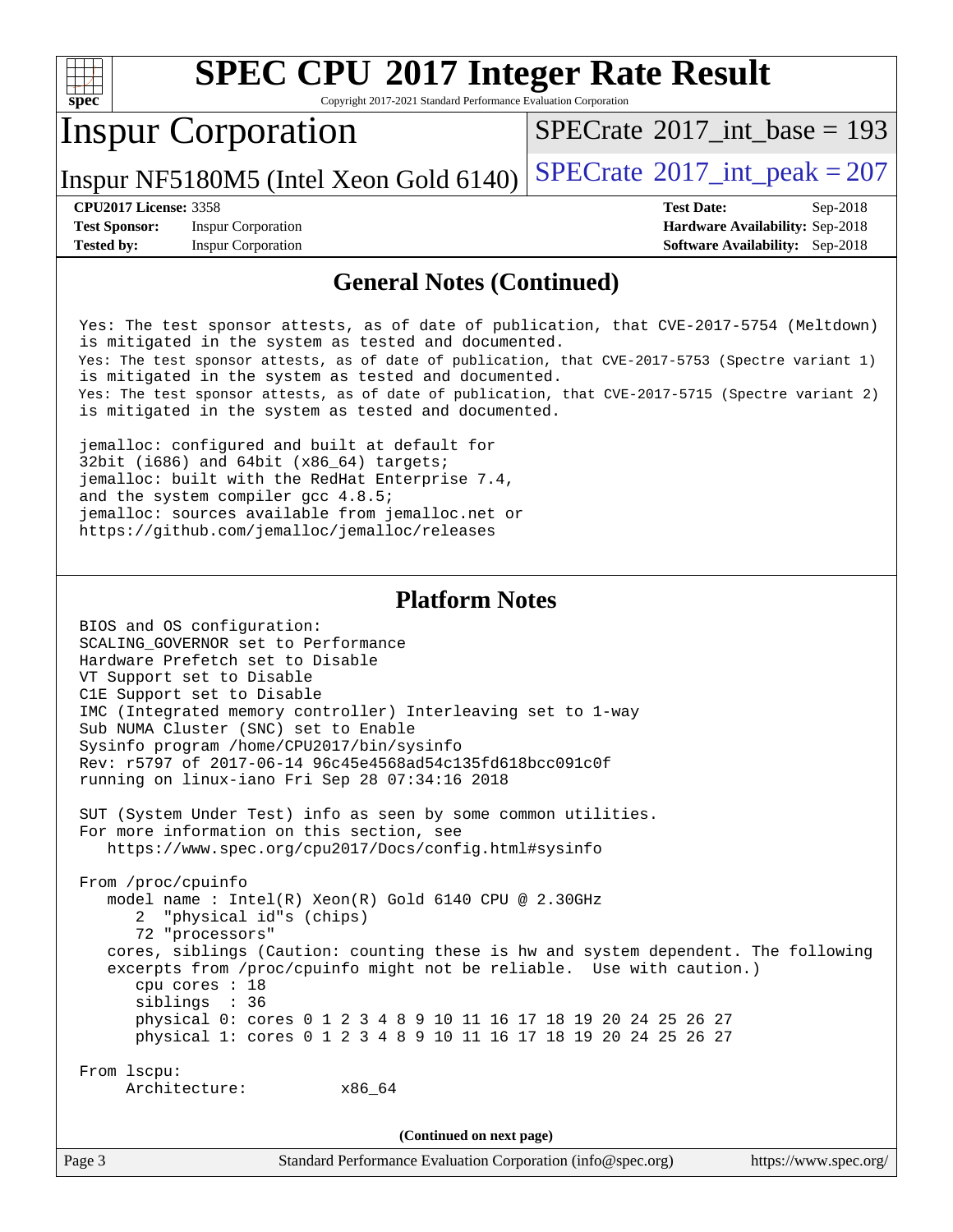

Copyright 2017-2021 Standard Performance Evaluation Corporation

# Inspur Corporation

 $SPECrate$ <sup>®</sup>[2017\\_int\\_base =](http://www.spec.org/auto/cpu2017/Docs/result-fields.html#SPECrate2017intbase) 193

Inspur NF5180M5 (Intel Xeon Gold 6140)  $SPECrate^{\circ}2017\_int\_peak = 207$  $SPECrate^{\circ}2017\_int\_peak = 207$ 

**[Test Sponsor:](http://www.spec.org/auto/cpu2017/Docs/result-fields.html#TestSponsor)** Inspur Corporation **[Hardware Availability:](http://www.spec.org/auto/cpu2017/Docs/result-fields.html#HardwareAvailability)** Sep-2018

**[CPU2017 License:](http://www.spec.org/auto/cpu2017/Docs/result-fields.html#CPU2017License)** 3358 **[Test Date:](http://www.spec.org/auto/cpu2017/Docs/result-fields.html#TestDate)** Sep-2018 **[Tested by:](http://www.spec.org/auto/cpu2017/Docs/result-fields.html#Testedby)** Inspur Corporation **[Software Availability:](http://www.spec.org/auto/cpu2017/Docs/result-fields.html#SoftwareAvailability)** Sep-2018

#### **[Platform Notes \(Continued\)](http://www.spec.org/auto/cpu2017/Docs/result-fields.html#PlatformNotes)**

| $CPU$ op-mode(s):                                                                                                                                                           | $32$ -bit, $64$ -bit                                                                 |  |  |  |
|-----------------------------------------------------------------------------------------------------------------------------------------------------------------------------|--------------------------------------------------------------------------------------|--|--|--|
| Byte Order:                                                                                                                                                                 | Little Endian                                                                        |  |  |  |
| CPU(s):                                                                                                                                                                     | 72                                                                                   |  |  |  |
| On-line $CPU(s)$ list:                                                                                                                                                      | $0 - 71$                                                                             |  |  |  |
| Thread(s) per core:                                                                                                                                                         | 2                                                                                    |  |  |  |
| $Core(s)$ per socket:                                                                                                                                                       | 18                                                                                   |  |  |  |
| Socket(s):                                                                                                                                                                  | $\overline{a}$<br>$\overline{4}$                                                     |  |  |  |
| NUMA $node(s):$<br>Vendor ID:                                                                                                                                               | GenuineIntel                                                                         |  |  |  |
| CPU family:                                                                                                                                                                 | 6                                                                                    |  |  |  |
| Model:                                                                                                                                                                      | 85                                                                                   |  |  |  |
| Model name:                                                                                                                                                                 | $Intel(R)$ Xeon $(R)$ Gold 6140 CPU @ 2.30GHz                                        |  |  |  |
| Stepping:                                                                                                                                                                   | 4                                                                                    |  |  |  |
| CPU MHz:                                                                                                                                                                    | 2999.956                                                                             |  |  |  |
| $CPU$ max $MHz$ :                                                                                                                                                           | 3700.0000                                                                            |  |  |  |
| CPU min MHz:                                                                                                                                                                | 1000.0000                                                                            |  |  |  |
| BogoMIPS:                                                                                                                                                                   | 4600.00                                                                              |  |  |  |
| Virtualization:                                                                                                                                                             | $VT - x$                                                                             |  |  |  |
| L1d cache:                                                                                                                                                                  | 32K                                                                                  |  |  |  |
| Lli cache:                                                                                                                                                                  | 32K                                                                                  |  |  |  |
| $L2$ cache:                                                                                                                                                                 | 1024K                                                                                |  |  |  |
| $L3$ cache:                                                                                                                                                                 | 25344K                                                                               |  |  |  |
| NUMA node0 CPU(s):                                                                                                                                                          | $0-2, 5, 6, 9, 10, 14, 15, 36-38, 41, 42, 45, 46, 50, 51$                            |  |  |  |
| NUMA nodel CPU(s):                                                                                                                                                          | 3, 4, 7, 8, 11-13, 16, 17, 39, 40, 43, 44, 47-49, 52, 53                             |  |  |  |
| NUMA node2 CPU(s):                                                                                                                                                          | 18-20, 23, 24, 27, 28, 32, 33, 54-56, 59, 60, 63, 64, 68, 69                         |  |  |  |
| NUMA $node3$ $CPU(s)$ :                                                                                                                                                     | 21, 22, 25, 26, 29-31, 34, 35, 57, 58, 61, 62, 65-67, 70, 71                         |  |  |  |
| Flagg:                                                                                                                                                                      | fpu vme de pse tsc msr pae mce cx8 apic sep mtrr pge mca cmov                        |  |  |  |
|                                                                                                                                                                             | pat pse36 clflush dts acpi mmx fxsr sse sse2 ss ht tm pbe syscall nx pdpelgb rdtscp  |  |  |  |
| lm constant_tsc art arch_perfmon pebs bts rep_good nopl xtopology nonstop_tsc cpuid<br>aperfmperf pni pclmulqdq dtes64 ds_cpl vmx smx est tm2 ssse3 sdbg fma cx16 xtpr pdcm |                                                                                      |  |  |  |
| pcid dca sse4_1 sse4_2 x2apic movbe popcnt tsc_deadline_timer aes xsave avx f16c                                                                                            |                                                                                      |  |  |  |
|                                                                                                                                                                             | rdrand lahf_lm abm 3dnowprefetch cpuid_fault epb cat_13 cdp_13 invpcid_single pti    |  |  |  |
|                                                                                                                                                                             | intel_ppin ssbd mba ibrs ibpb stibp tpr_shadow vnmi flexpriority ept vpid fsgsbase   |  |  |  |
| tsc_adjust bmil hle avx2 smep bmi2 erms invpcid rtm cqm mpx rdt_a avx512f avx512dq                                                                                          |                                                                                      |  |  |  |
| rdseed adx smap clflushopt clwb intel_pt avx512cd avx512bw avx512vl xsaveopt xsavec                                                                                         |                                                                                      |  |  |  |
| xgetbvl xsaves cqm_llc cqm_occup_llc cqm_mbm_total cqm_mbm_local dtherm ida arat pln                                                                                        |                                                                                      |  |  |  |
| pts hwp hwp_act_window hwp_epp hwp_pkg_req pku ospke                                                                                                                        |                                                                                      |  |  |  |
|                                                                                                                                                                             |                                                                                      |  |  |  |
| /proc/cpuinfo cache data                                                                                                                                                    |                                                                                      |  |  |  |
| cache size : 25344 KB                                                                                                                                                       |                                                                                      |  |  |  |
|                                                                                                                                                                             | From numactl --hardware WARNING: a numactl 'node' might or might not correspond to a |  |  |  |
| physical chip.                                                                                                                                                              |                                                                                      |  |  |  |
| available: 4 nodes (0-3)                                                                                                                                                    |                                                                                      |  |  |  |
| node 0 cpus: 0 1 2 5 6 9 10 14 15 36 37 38 41 42 45 46 50 51                                                                                                                |                                                                                      |  |  |  |
| node 0 size: 95245 MB                                                                                                                                                       |                                                                                      |  |  |  |
| node 0 free: 95046 MB                                                                                                                                                       |                                                                                      |  |  |  |
|                                                                                                                                                                             |                                                                                      |  |  |  |
|                                                                                                                                                                             | (Continued on next page)                                                             |  |  |  |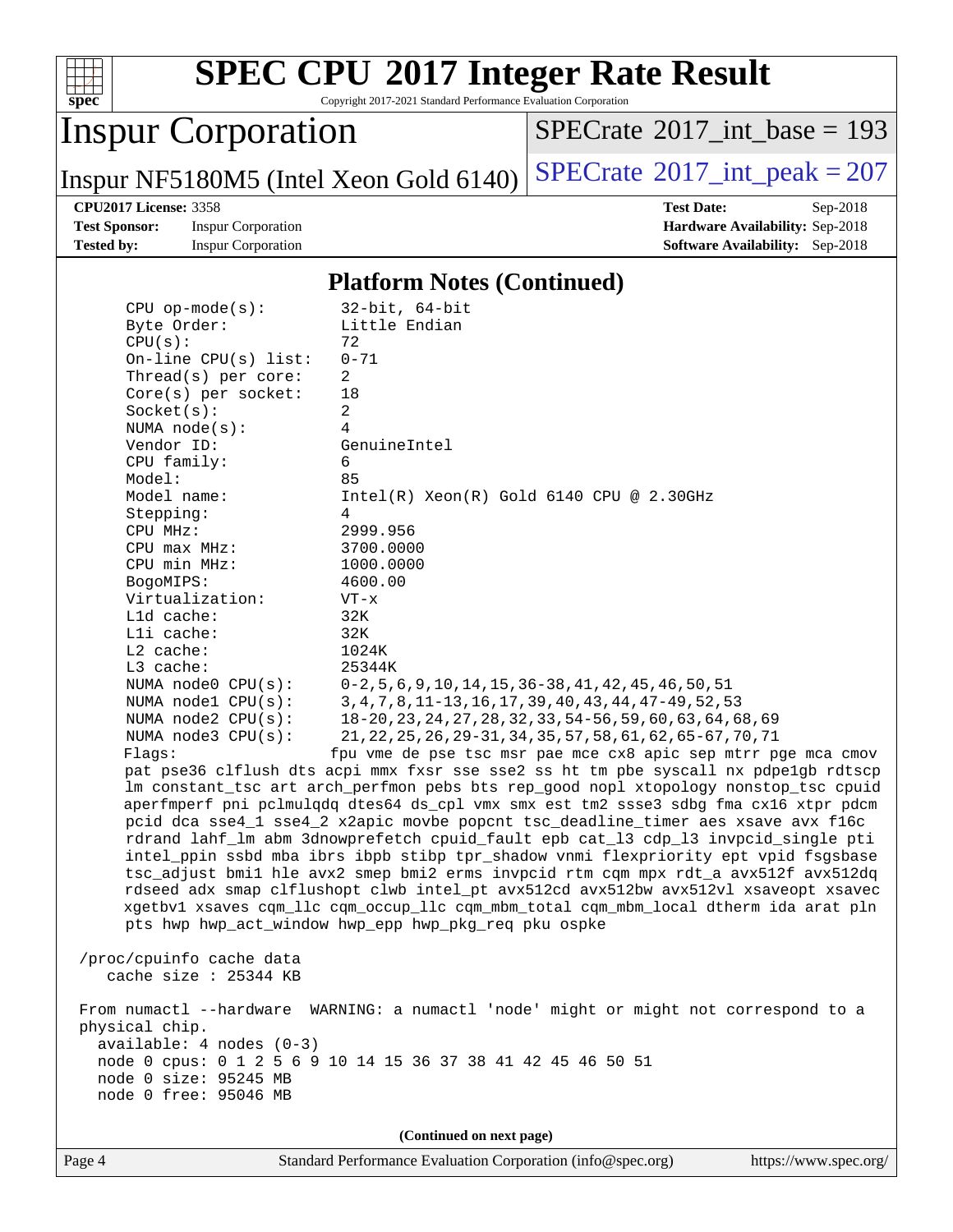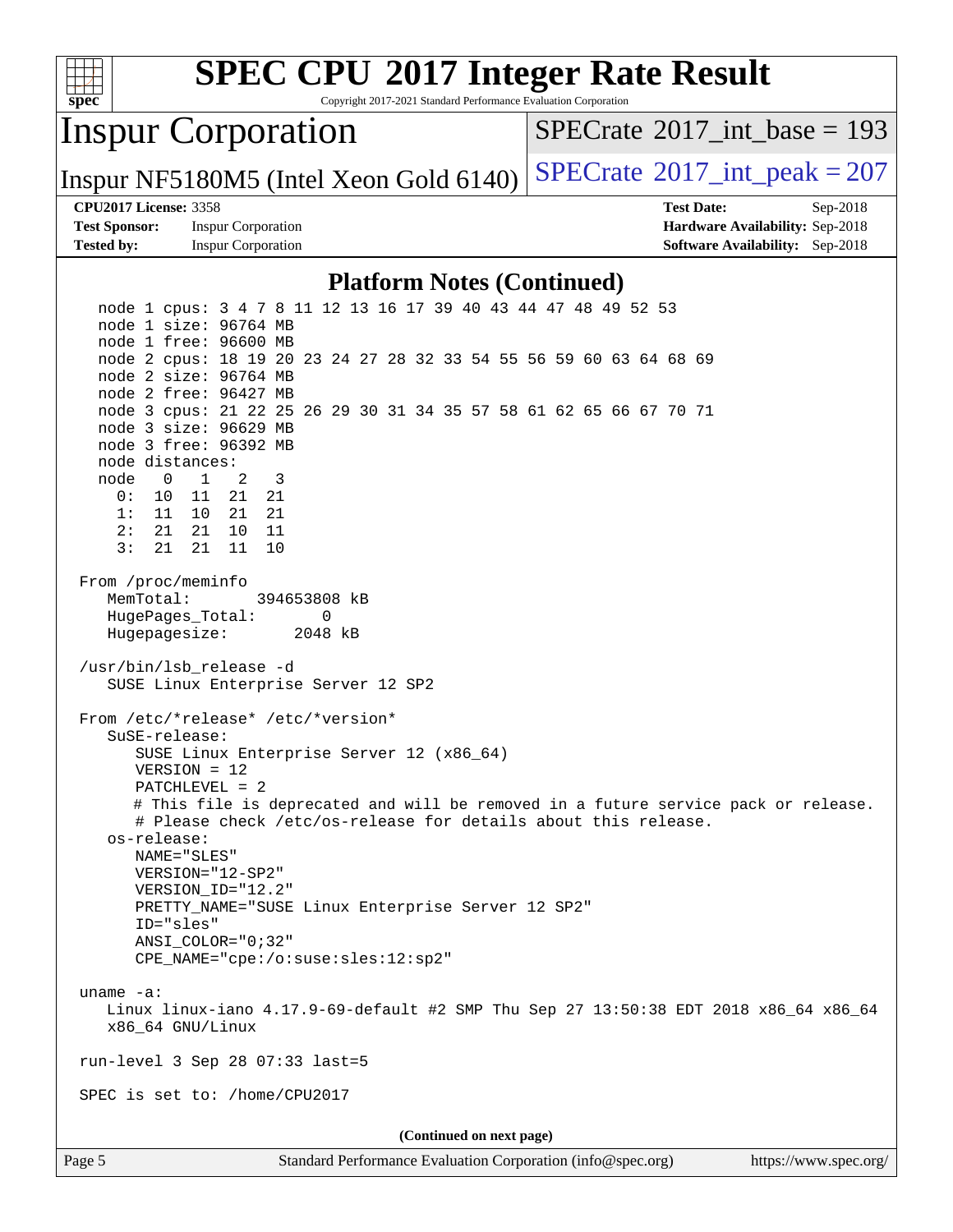| <b>SPEC CPU®2017 Integer Rate Result</b><br>spec <sup>®</sup><br>Copyright 2017-2021 Standard Performance Evaluation Corporation                                                                                                                                                                                                                                                                                                            |                                                                                                     |
|---------------------------------------------------------------------------------------------------------------------------------------------------------------------------------------------------------------------------------------------------------------------------------------------------------------------------------------------------------------------------------------------------------------------------------------------|-----------------------------------------------------------------------------------------------------|
| <b>Inspur Corporation</b>                                                                                                                                                                                                                                                                                                                                                                                                                   | $SPECrate^{\circ}2017\_int\_base = 193$                                                             |
| Inspur NF5180M5 (Intel Xeon Gold 6140)                                                                                                                                                                                                                                                                                                                                                                                                      | $SPECTate@2017_int\_peak = 207$                                                                     |
| <b>CPU2017 License: 3358</b><br><b>Test Sponsor:</b><br><b>Inspur Corporation</b><br><b>Tested by:</b><br><b>Inspur Corporation</b>                                                                                                                                                                                                                                                                                                         | <b>Test Date:</b><br>Sep-2018<br>Hardware Availability: Sep-2018<br>Software Availability: Sep-2018 |
| <b>Platform Notes (Continued)</b>                                                                                                                                                                                                                                                                                                                                                                                                           |                                                                                                     |
| Used Avail Use% Mounted on<br>Filesystem<br>Size<br>Type<br>/dev/sda4<br>xfs<br>65G<br>80G 45% / home<br>145G                                                                                                                                                                                                                                                                                                                               |                                                                                                     |
| Additional information from dmidecode follows. WARNING: Use caution when you interpret<br>this section. The 'dmidecode' program reads system data which is "intended to allow<br>hardware to be accurately determined", but the intent may not be met, as there are<br>frequent changes to hardware, firmware, and the "DMTF SMBIOS" standard.<br>BIOS Inspur 4.0.7 09/06/2018<br>Memory:<br>24x Micron 18ASF2G72PZ-2G6D1 16 GB 1 rank 2666 |                                                                                                     |
| (End of data from sysinfo program)                                                                                                                                                                                                                                                                                                                                                                                                          |                                                                                                     |
| <b>Compiler Version Notes</b>                                                                                                                                                                                                                                                                                                                                                                                                               |                                                                                                     |
| 500.perlbench_r(base, peak) 502.gcc_r(base, peak) 505.mcf_r(base,<br>C<br>peak) 525.x264_r(base, peak) 557.xz_r(base, peak)                                                                                                                                                                                                                                                                                                                 |                                                                                                     |
| icc (ICC) 18.0.0 20170811<br>Copyright (C) 1985-2017 Intel Corporation. All rights reserved.                                                                                                                                                                                                                                                                                                                                                |                                                                                                     |
| 520.omnetpp_r(base, peak) 523.xalancbmk_r(base, peak)<br>$C++$<br>531.deepsjeng_r(base, peak) 541.leela_r(base, peak)                                                                                                                                                                                                                                                                                                                       |                                                                                                     |
| icpc (ICC) 18.0.0 20170811<br>Copyright (C) 1985-2017 Intel Corporation. All rights reserved.                                                                                                                                                                                                                                                                                                                                               |                                                                                                     |
| Fortran   548. exchange $2\lfloor r(\text{base}, \text{peak}) \rfloor$                                                                                                                                                                                                                                                                                                                                                                      |                                                                                                     |
| ifort (IFORT) 18.0.0 20170811<br>Copyright (C) 1985-2017 Intel Corporation. All rights reserved.                                                                                                                                                                                                                                                                                                                                            |                                                                                                     |
| <b>Base Compiler Invocation</b>                                                                                                                                                                                                                                                                                                                                                                                                             |                                                                                                     |
| C benchmarks:<br>icc                                                                                                                                                                                                                                                                                                                                                                                                                        |                                                                                                     |
| $C_{++}$ benchmarks:<br>icpc                                                                                                                                                                                                                                                                                                                                                                                                                |                                                                                                     |
| (Continued on next page)                                                                                                                                                                                                                                                                                                                                                                                                                    |                                                                                                     |
| Page 6<br>Standard Performance Evaluation Corporation (info@spec.org)                                                                                                                                                                                                                                                                                                                                                                       | https://www.spec.org/                                                                               |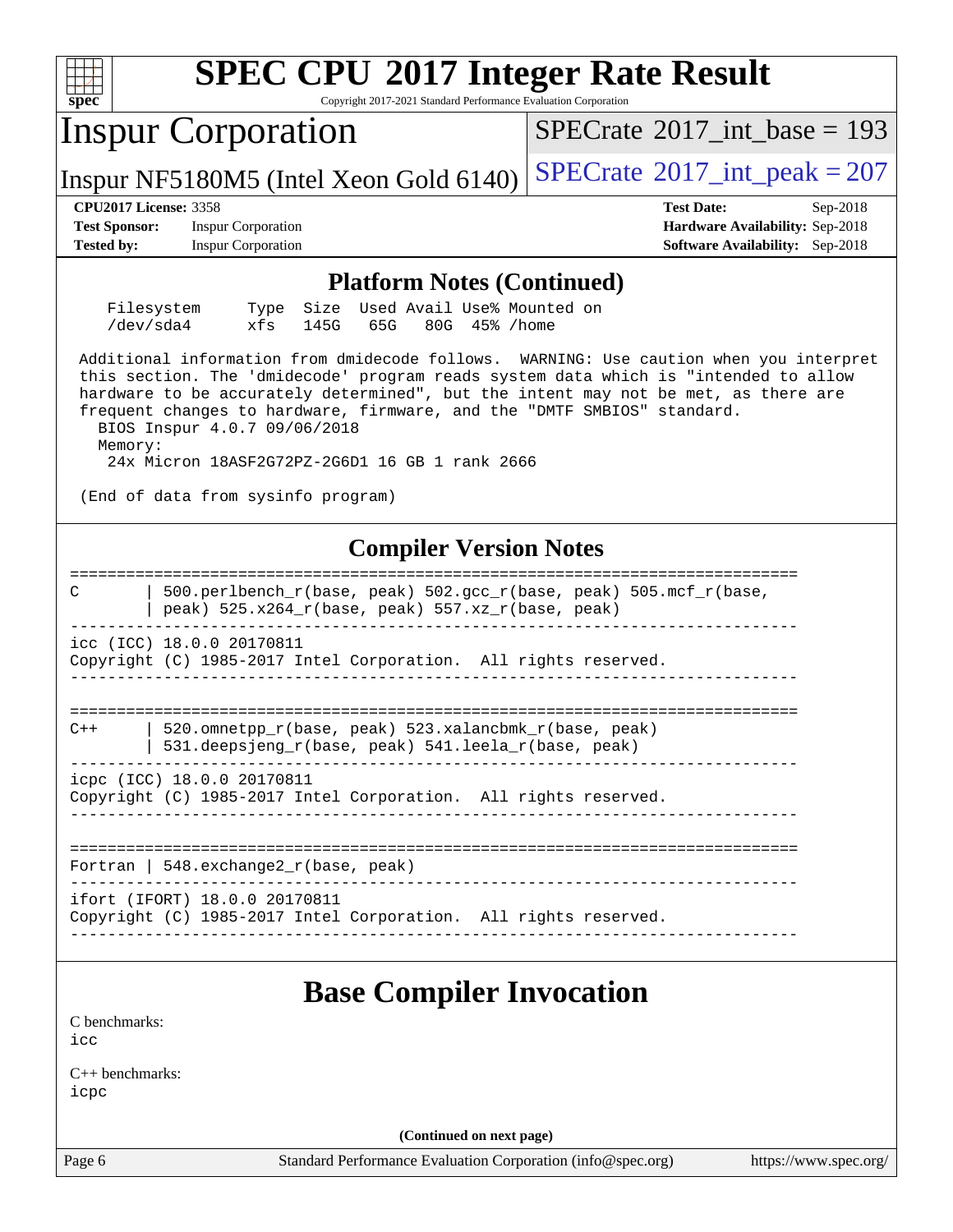

Copyright 2017-2021 Standard Performance Evaluation Corporation

## Inspur Corporation

 $SPECTate@2017_int\_base = 193$ 

Inspur NF5180M5 (Intel Xeon Gold 6140)  $SPECrate^{\circ}2017\_int\_peak = 207$  $SPECrate^{\circ}2017\_int\_peak = 207$ 

**[CPU2017 License:](http://www.spec.org/auto/cpu2017/Docs/result-fields.html#CPU2017License)** 3358 **[Test Date:](http://www.spec.org/auto/cpu2017/Docs/result-fields.html#TestDate)** Sep-2018 **[Test Sponsor:](http://www.spec.org/auto/cpu2017/Docs/result-fields.html#TestSponsor)** Inspur Corporation **[Hardware Availability:](http://www.spec.org/auto/cpu2017/Docs/result-fields.html#HardwareAvailability)** Sep-2018 **[Tested by:](http://www.spec.org/auto/cpu2017/Docs/result-fields.html#Testedby)** Inspur Corporation **[Software Availability:](http://www.spec.org/auto/cpu2017/Docs/result-fields.html#SoftwareAvailability)** Sep-2018

## **[Base Compiler Invocation \(Continued\)](http://www.spec.org/auto/cpu2017/Docs/result-fields.html#BaseCompilerInvocation)**

[Fortran benchmarks](http://www.spec.org/auto/cpu2017/Docs/result-fields.html#Fortranbenchmarks): [ifort](http://www.spec.org/cpu2017/results/res2018q4/cpu2017-20181001-08971.flags.html#user_FCbase_intel_ifort_18.0_8111460550e3ca792625aed983ce982f94888b8b503583aa7ba2b8303487b4d8a21a13e7191a45c5fd58ff318f48f9492884d4413fa793fd88dd292cad7027ca)

#### **[Base Portability Flags](http://www.spec.org/auto/cpu2017/Docs/result-fields.html#BasePortabilityFlags)**

 500.perlbench\_r: [-DSPEC\\_LP64](http://www.spec.org/cpu2017/results/res2018q4/cpu2017-20181001-08971.flags.html#b500.perlbench_r_basePORTABILITY_DSPEC_LP64) [-DSPEC\\_LINUX\\_X64](http://www.spec.org/cpu2017/results/res2018q4/cpu2017-20181001-08971.flags.html#b500.perlbench_r_baseCPORTABILITY_DSPEC_LINUX_X64) 502.gcc\_r: [-DSPEC\\_LP64](http://www.spec.org/cpu2017/results/res2018q4/cpu2017-20181001-08971.flags.html#suite_basePORTABILITY502_gcc_r_DSPEC_LP64) 505.mcf\_r: [-DSPEC\\_LP64](http://www.spec.org/cpu2017/results/res2018q4/cpu2017-20181001-08971.flags.html#suite_basePORTABILITY505_mcf_r_DSPEC_LP64) 520.omnetpp\_r: [-DSPEC\\_LP64](http://www.spec.org/cpu2017/results/res2018q4/cpu2017-20181001-08971.flags.html#suite_basePORTABILITY520_omnetpp_r_DSPEC_LP64) 523.xalancbmk\_r: [-DSPEC\\_LP64](http://www.spec.org/cpu2017/results/res2018q4/cpu2017-20181001-08971.flags.html#suite_basePORTABILITY523_xalancbmk_r_DSPEC_LP64) [-DSPEC\\_LINUX](http://www.spec.org/cpu2017/results/res2018q4/cpu2017-20181001-08971.flags.html#b523.xalancbmk_r_baseCXXPORTABILITY_DSPEC_LINUX) 525.x264\_r: [-DSPEC\\_LP64](http://www.spec.org/cpu2017/results/res2018q4/cpu2017-20181001-08971.flags.html#suite_basePORTABILITY525_x264_r_DSPEC_LP64) 531.deepsjeng\_r: [-DSPEC\\_LP64](http://www.spec.org/cpu2017/results/res2018q4/cpu2017-20181001-08971.flags.html#suite_basePORTABILITY531_deepsjeng_r_DSPEC_LP64) 541.leela\_r: [-DSPEC\\_LP64](http://www.spec.org/cpu2017/results/res2018q4/cpu2017-20181001-08971.flags.html#suite_basePORTABILITY541_leela_r_DSPEC_LP64) 548.exchange2\_r: [-DSPEC\\_LP64](http://www.spec.org/cpu2017/results/res2018q4/cpu2017-20181001-08971.flags.html#suite_basePORTABILITY548_exchange2_r_DSPEC_LP64) 557.xz\_r: [-DSPEC\\_LP64](http://www.spec.org/cpu2017/results/res2018q4/cpu2017-20181001-08971.flags.html#suite_basePORTABILITY557_xz_r_DSPEC_LP64)

#### **[Base Optimization Flags](http://www.spec.org/auto/cpu2017/Docs/result-fields.html#BaseOptimizationFlags)**

[C benchmarks](http://www.spec.org/auto/cpu2017/Docs/result-fields.html#Cbenchmarks):

[-Wl,-z,muldefs](http://www.spec.org/cpu2017/results/res2018q4/cpu2017-20181001-08971.flags.html#user_CCbase_link_force_multiple1_b4cbdb97b34bdee9ceefcfe54f4c8ea74255f0b02a4b23e853cdb0e18eb4525ac79b5a88067c842dd0ee6996c24547a27a4b99331201badda8798ef8a743f577) [-xCORE-AVX512](http://www.spec.org/cpu2017/results/res2018q4/cpu2017-20181001-08971.flags.html#user_CCbase_f-xCORE-AVX512) [-ipo](http://www.spec.org/cpu2017/results/res2018q4/cpu2017-20181001-08971.flags.html#user_CCbase_f-ipo) [-O3](http://www.spec.org/cpu2017/results/res2018q4/cpu2017-20181001-08971.flags.html#user_CCbase_f-O3) [-no-prec-div](http://www.spec.org/cpu2017/results/res2018q4/cpu2017-20181001-08971.flags.html#user_CCbase_f-no-prec-div) [-qopt-mem-layout-trans=3](http://www.spec.org/cpu2017/results/res2018q4/cpu2017-20181001-08971.flags.html#user_CCbase_f-qopt-mem-layout-trans_de80db37974c74b1f0e20d883f0b675c88c3b01e9d123adea9b28688d64333345fb62bc4a798493513fdb68f60282f9a726aa07f478b2f7113531aecce732043) [-L/usr/local/je5.0.1-64/lib](http://www.spec.org/cpu2017/results/res2018q4/cpu2017-20181001-08971.flags.html#user_CCbase_jemalloc_link_path64_4b10a636b7bce113509b17f3bd0d6226c5fb2346b9178c2d0232c14f04ab830f976640479e5c33dc2bcbbdad86ecfb6634cbbd4418746f06f368b512fced5394) [-ljemalloc](http://www.spec.org/cpu2017/results/res2018q4/cpu2017-20181001-08971.flags.html#user_CCbase_jemalloc_link_lib_d1249b907c500fa1c0672f44f562e3d0f79738ae9e3c4a9c376d49f265a04b9c99b167ecedbf6711b3085be911c67ff61f150a17b3472be731631ba4d0471706)

[C++ benchmarks:](http://www.spec.org/auto/cpu2017/Docs/result-fields.html#CXXbenchmarks)

[-Wl,-z,muldefs](http://www.spec.org/cpu2017/results/res2018q4/cpu2017-20181001-08971.flags.html#user_CXXbase_link_force_multiple1_b4cbdb97b34bdee9ceefcfe54f4c8ea74255f0b02a4b23e853cdb0e18eb4525ac79b5a88067c842dd0ee6996c24547a27a4b99331201badda8798ef8a743f577) [-xCORE-AVX512](http://www.spec.org/cpu2017/results/res2018q4/cpu2017-20181001-08971.flags.html#user_CXXbase_f-xCORE-AVX512) [-ipo](http://www.spec.org/cpu2017/results/res2018q4/cpu2017-20181001-08971.flags.html#user_CXXbase_f-ipo) [-O3](http://www.spec.org/cpu2017/results/res2018q4/cpu2017-20181001-08971.flags.html#user_CXXbase_f-O3) [-no-prec-div](http://www.spec.org/cpu2017/results/res2018q4/cpu2017-20181001-08971.flags.html#user_CXXbase_f-no-prec-div) [-qopt-mem-layout-trans=3](http://www.spec.org/cpu2017/results/res2018q4/cpu2017-20181001-08971.flags.html#user_CXXbase_f-qopt-mem-layout-trans_de80db37974c74b1f0e20d883f0b675c88c3b01e9d123adea9b28688d64333345fb62bc4a798493513fdb68f60282f9a726aa07f478b2f7113531aecce732043) [-L/usr/local/je5.0.1-64/lib](http://www.spec.org/cpu2017/results/res2018q4/cpu2017-20181001-08971.flags.html#user_CXXbase_jemalloc_link_path64_4b10a636b7bce113509b17f3bd0d6226c5fb2346b9178c2d0232c14f04ab830f976640479e5c33dc2bcbbdad86ecfb6634cbbd4418746f06f368b512fced5394) [-ljemalloc](http://www.spec.org/cpu2017/results/res2018q4/cpu2017-20181001-08971.flags.html#user_CXXbase_jemalloc_link_lib_d1249b907c500fa1c0672f44f562e3d0f79738ae9e3c4a9c376d49f265a04b9c99b167ecedbf6711b3085be911c67ff61f150a17b3472be731631ba4d0471706)

[Fortran benchmarks](http://www.spec.org/auto/cpu2017/Docs/result-fields.html#Fortranbenchmarks):

[-Wl,-z,muldefs](http://www.spec.org/cpu2017/results/res2018q4/cpu2017-20181001-08971.flags.html#user_FCbase_link_force_multiple1_b4cbdb97b34bdee9ceefcfe54f4c8ea74255f0b02a4b23e853cdb0e18eb4525ac79b5a88067c842dd0ee6996c24547a27a4b99331201badda8798ef8a743f577) [-xCORE-AVX512](http://www.spec.org/cpu2017/results/res2018q4/cpu2017-20181001-08971.flags.html#user_FCbase_f-xCORE-AVX512) [-ipo](http://www.spec.org/cpu2017/results/res2018q4/cpu2017-20181001-08971.flags.html#user_FCbase_f-ipo) [-O3](http://www.spec.org/cpu2017/results/res2018q4/cpu2017-20181001-08971.flags.html#user_FCbase_f-O3) [-no-prec-div](http://www.spec.org/cpu2017/results/res2018q4/cpu2017-20181001-08971.flags.html#user_FCbase_f-no-prec-div) [-qopt-mem-layout-trans=3](http://www.spec.org/cpu2017/results/res2018q4/cpu2017-20181001-08971.flags.html#user_FCbase_f-qopt-mem-layout-trans_de80db37974c74b1f0e20d883f0b675c88c3b01e9d123adea9b28688d64333345fb62bc4a798493513fdb68f60282f9a726aa07f478b2f7113531aecce732043) [-nostandard-realloc-lhs](http://www.spec.org/cpu2017/results/res2018q4/cpu2017-20181001-08971.flags.html#user_FCbase_f_2003_std_realloc_82b4557e90729c0f113870c07e44d33d6f5a304b4f63d4c15d2d0f1fab99f5daaed73bdb9275d9ae411527f28b936061aa8b9c8f2d63842963b95c9dd6426b8a) [-align array32byte](http://www.spec.org/cpu2017/results/res2018q4/cpu2017-20181001-08971.flags.html#user_FCbase_align_array32byte_b982fe038af199962ba9a80c053b8342c548c85b40b8e86eb3cc33dee0d7986a4af373ac2d51c3f7cf710a18d62fdce2948f201cd044323541f22fc0fffc51b6) [-L/usr/local/je5.0.1-64/lib](http://www.spec.org/cpu2017/results/res2018q4/cpu2017-20181001-08971.flags.html#user_FCbase_jemalloc_link_path64_4b10a636b7bce113509b17f3bd0d6226c5fb2346b9178c2d0232c14f04ab830f976640479e5c33dc2bcbbdad86ecfb6634cbbd4418746f06f368b512fced5394) [-ljemalloc](http://www.spec.org/cpu2017/results/res2018q4/cpu2017-20181001-08971.flags.html#user_FCbase_jemalloc_link_lib_d1249b907c500fa1c0672f44f562e3d0f79738ae9e3c4a9c376d49f265a04b9c99b167ecedbf6711b3085be911c67ff61f150a17b3472be731631ba4d0471706)

## **[Base Other Flags](http://www.spec.org/auto/cpu2017/Docs/result-fields.html#BaseOtherFlags)**

[C benchmarks](http://www.spec.org/auto/cpu2017/Docs/result-fields.html#Cbenchmarks):  $-m64 - std = c11$  $-m64 - std = c11$ 

[C++ benchmarks:](http://www.spec.org/auto/cpu2017/Docs/result-fields.html#CXXbenchmarks) [-m64](http://www.spec.org/cpu2017/results/res2018q4/cpu2017-20181001-08971.flags.html#user_CXXbase_intel_intel64_18.0_af43caccfc8ded86e7699f2159af6efc7655f51387b94da716254467f3c01020a5059329e2569e4053f409e7c9202a7efc638f7a6d1ffb3f52dea4a3e31d82ab)

**(Continued on next page)**

Page 7 Standard Performance Evaluation Corporation [\(info@spec.org\)](mailto:info@spec.org) <https://www.spec.org/>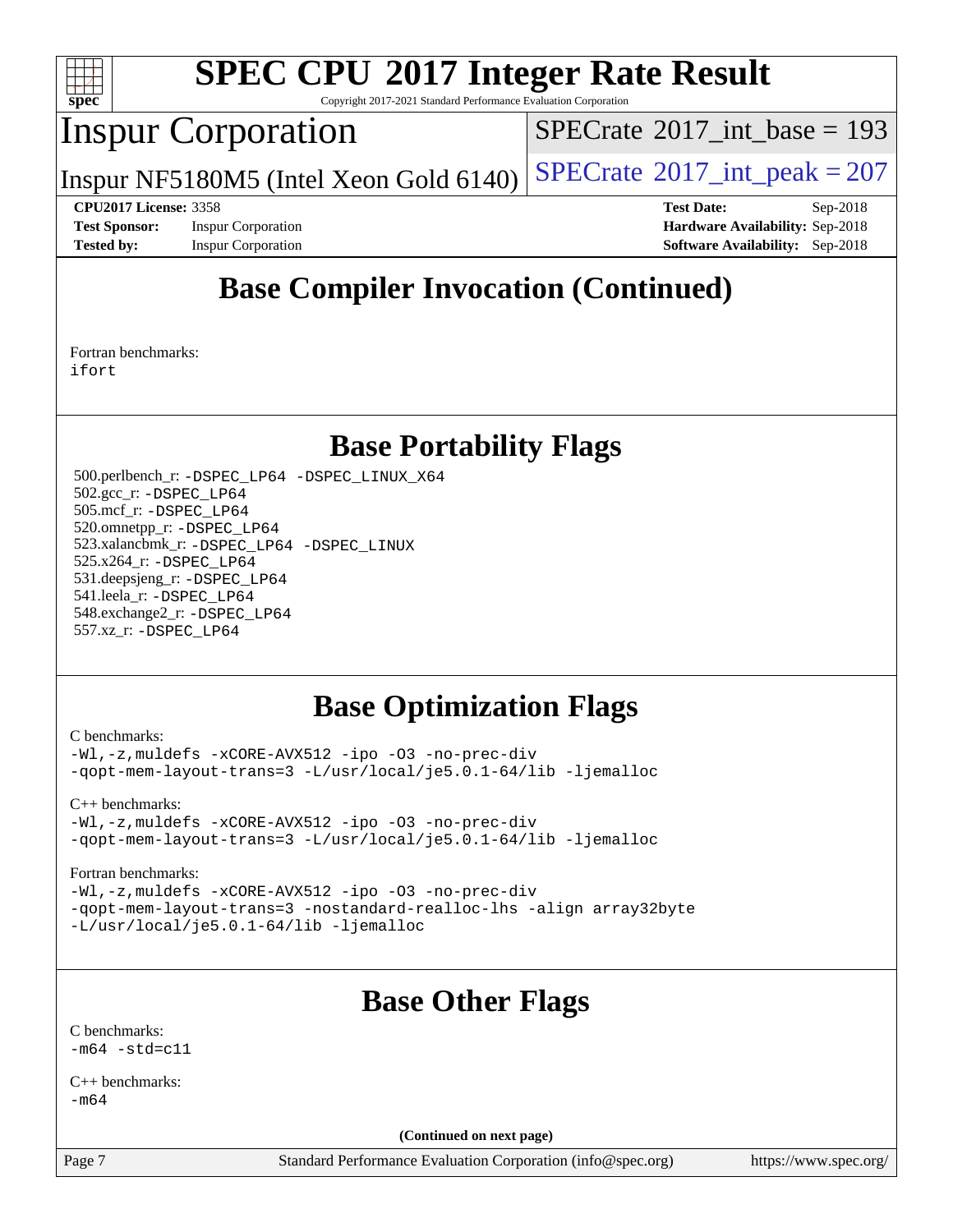

Copyright 2017-2021 Standard Performance Evaluation Corporation

#### Inspur Corporation

 $SPECTate@2017_int\_base = 193$ 

Inspur NF5180M5 (Intel Xeon Gold  $6140$ ) [SPECrate](http://www.spec.org/auto/cpu2017/Docs/result-fields.html#SPECrate2017intpeak)<sup>®</sup>[2017\\_int\\_peak = 2](http://www.spec.org/auto/cpu2017/Docs/result-fields.html#SPECrate2017intpeak)07

**[Test Sponsor:](http://www.spec.org/auto/cpu2017/Docs/result-fields.html#TestSponsor)** Inspur Corporation **[Hardware Availability:](http://www.spec.org/auto/cpu2017/Docs/result-fields.html#HardwareAvailability)** Sep-2018 **[Tested by:](http://www.spec.org/auto/cpu2017/Docs/result-fields.html#Testedby)** Inspur Corporation **[Software Availability:](http://www.spec.org/auto/cpu2017/Docs/result-fields.html#SoftwareAvailability)** Sep-2018

**[CPU2017 License:](http://www.spec.org/auto/cpu2017/Docs/result-fields.html#CPU2017License)** 3358 **[Test Date:](http://www.spec.org/auto/cpu2017/Docs/result-fields.html#TestDate)** Sep-2018

#### **[Base Other Flags \(Continued\)](http://www.spec.org/auto/cpu2017/Docs/result-fields.html#BaseOtherFlags)**

[Fortran benchmarks](http://www.spec.org/auto/cpu2017/Docs/result-fields.html#Fortranbenchmarks): [-m64](http://www.spec.org/cpu2017/results/res2018q4/cpu2017-20181001-08971.flags.html#user_FCbase_intel_intel64_18.0_af43caccfc8ded86e7699f2159af6efc7655f51387b94da716254467f3c01020a5059329e2569e4053f409e7c9202a7efc638f7a6d1ffb3f52dea4a3e31d82ab)

#### **[Peak Compiler Invocation](http://www.spec.org/auto/cpu2017/Docs/result-fields.html#PeakCompilerInvocation)**

[C benchmarks](http://www.spec.org/auto/cpu2017/Docs/result-fields.html#Cbenchmarks):

[icc](http://www.spec.org/cpu2017/results/res2018q4/cpu2017-20181001-08971.flags.html#user_CCpeak_intel_icc_18.0_66fc1ee009f7361af1fbd72ca7dcefbb700085f36577c54f309893dd4ec40d12360134090235512931783d35fd58c0460139e722d5067c5574d8eaf2b3e37e92)

[C++ benchmarks:](http://www.spec.org/auto/cpu2017/Docs/result-fields.html#CXXbenchmarks) [icpc](http://www.spec.org/cpu2017/results/res2018q4/cpu2017-20181001-08971.flags.html#user_CXXpeak_intel_icpc_18.0_c510b6838c7f56d33e37e94d029a35b4a7bccf4766a728ee175e80a419847e808290a9b78be685c44ab727ea267ec2f070ec5dc83b407c0218cded6866a35d07)

[Fortran benchmarks](http://www.spec.org/auto/cpu2017/Docs/result-fields.html#Fortranbenchmarks): [ifort](http://www.spec.org/cpu2017/results/res2018q4/cpu2017-20181001-08971.flags.html#user_FCpeak_intel_ifort_18.0_8111460550e3ca792625aed983ce982f94888b8b503583aa7ba2b8303487b4d8a21a13e7191a45c5fd58ff318f48f9492884d4413fa793fd88dd292cad7027ca)

#### **[Peak Portability Flags](http://www.spec.org/auto/cpu2017/Docs/result-fields.html#PeakPortabilityFlags)**

 500.perlbench\_r: [-DSPEC\\_LP64](http://www.spec.org/cpu2017/results/res2018q4/cpu2017-20181001-08971.flags.html#b500.perlbench_r_peakPORTABILITY_DSPEC_LP64) [-DSPEC\\_LINUX\\_X64](http://www.spec.org/cpu2017/results/res2018q4/cpu2017-20181001-08971.flags.html#b500.perlbench_r_peakCPORTABILITY_DSPEC_LINUX_X64) 502.gcc\_r: [-D\\_FILE\\_OFFSET\\_BITS=64](http://www.spec.org/cpu2017/results/res2018q4/cpu2017-20181001-08971.flags.html#user_peakPORTABILITY502_gcc_r_file_offset_bits_64_5ae949a99b284ddf4e95728d47cb0843d81b2eb0e18bdfe74bbf0f61d0b064f4bda2f10ea5eb90e1dcab0e84dbc592acfc5018bc955c18609f94ddb8d550002c) 505.mcf\_r: [-DSPEC\\_LP64](http://www.spec.org/cpu2017/results/res2018q4/cpu2017-20181001-08971.flags.html#suite_peakPORTABILITY505_mcf_r_DSPEC_LP64) 520.omnetpp\_r: [-DSPEC\\_LP64](http://www.spec.org/cpu2017/results/res2018q4/cpu2017-20181001-08971.flags.html#suite_peakPORTABILITY520_omnetpp_r_DSPEC_LP64) 523.xalancbmk\_r: [-D\\_FILE\\_OFFSET\\_BITS=64](http://www.spec.org/cpu2017/results/res2018q4/cpu2017-20181001-08971.flags.html#user_peakPORTABILITY523_xalancbmk_r_file_offset_bits_64_5ae949a99b284ddf4e95728d47cb0843d81b2eb0e18bdfe74bbf0f61d0b064f4bda2f10ea5eb90e1dcab0e84dbc592acfc5018bc955c18609f94ddb8d550002c) [-DSPEC\\_LINUX](http://www.spec.org/cpu2017/results/res2018q4/cpu2017-20181001-08971.flags.html#b523.xalancbmk_r_peakCXXPORTABILITY_DSPEC_LINUX) 525.x264\_r: [-DSPEC\\_LP64](http://www.spec.org/cpu2017/results/res2018q4/cpu2017-20181001-08971.flags.html#suite_peakPORTABILITY525_x264_r_DSPEC_LP64) 531.deepsjeng\_r: [-DSPEC\\_LP64](http://www.spec.org/cpu2017/results/res2018q4/cpu2017-20181001-08971.flags.html#suite_peakPORTABILITY531_deepsjeng_r_DSPEC_LP64) 541.leela\_r: [-DSPEC\\_LP64](http://www.spec.org/cpu2017/results/res2018q4/cpu2017-20181001-08971.flags.html#suite_peakPORTABILITY541_leela_r_DSPEC_LP64) 548.exchange2\_r: [-DSPEC\\_LP64](http://www.spec.org/cpu2017/results/res2018q4/cpu2017-20181001-08971.flags.html#suite_peakPORTABILITY548_exchange2_r_DSPEC_LP64) 557.xz\_r: [-DSPEC\\_LP64](http://www.spec.org/cpu2017/results/res2018q4/cpu2017-20181001-08971.flags.html#suite_peakPORTABILITY557_xz_r_DSPEC_LP64)

## **[Peak Optimization Flags](http://www.spec.org/auto/cpu2017/Docs/result-fields.html#PeakOptimizationFlags)**

[C benchmarks](http://www.spec.org/auto/cpu2017/Docs/result-fields.html#Cbenchmarks):

 500.perlbench\_r: [-Wl,-z,muldefs](http://www.spec.org/cpu2017/results/res2018q4/cpu2017-20181001-08971.flags.html#user_peakEXTRA_LDFLAGS500_perlbench_r_link_force_multiple1_b4cbdb97b34bdee9ceefcfe54f4c8ea74255f0b02a4b23e853cdb0e18eb4525ac79b5a88067c842dd0ee6996c24547a27a4b99331201badda8798ef8a743f577) [-prof-gen](http://www.spec.org/cpu2017/results/res2018q4/cpu2017-20181001-08971.flags.html#user_peakPASS1_CFLAGSPASS1_LDFLAGS500_perlbench_r_prof_gen_5aa4926d6013ddb2a31985c654b3eb18169fc0c6952a63635c234f711e6e63dd76e94ad52365559451ec499a2cdb89e4dc58ba4c67ef54ca681ffbe1461d6b36)(pass 1) [-prof-use](http://www.spec.org/cpu2017/results/res2018q4/cpu2017-20181001-08971.flags.html#user_peakPASS2_CFLAGSPASS2_LDFLAGS500_perlbench_r_prof_use_1a21ceae95f36a2b53c25747139a6c16ca95bd9def2a207b4f0849963b97e94f5260e30a0c64f4bb623698870e679ca08317ef8150905d41bd88c6f78df73f19)(pass 2) [-ipo](http://www.spec.org/cpu2017/results/res2018q4/cpu2017-20181001-08971.flags.html#user_peakPASS1_COPTIMIZEPASS2_COPTIMIZE500_perlbench_r_f-ipo) [-xCORE-AVX512](http://www.spec.org/cpu2017/results/res2018q4/cpu2017-20181001-08971.flags.html#user_peakPASS2_COPTIMIZE500_perlbench_r_f-xCORE-AVX512) [-O3](http://www.spec.org/cpu2017/results/res2018q4/cpu2017-20181001-08971.flags.html#user_peakPASS1_COPTIMIZEPASS2_COPTIMIZE500_perlbench_r_f-O3) [-no-prec-div](http://www.spec.org/cpu2017/results/res2018q4/cpu2017-20181001-08971.flags.html#user_peakPASS1_COPTIMIZEPASS2_COPTIMIZE500_perlbench_r_f-no-prec-div) [-qopt-mem-layout-trans=3](http://www.spec.org/cpu2017/results/res2018q4/cpu2017-20181001-08971.flags.html#user_peakPASS1_COPTIMIZEPASS2_COPTIMIZE500_perlbench_r_f-qopt-mem-layout-trans_de80db37974c74b1f0e20d883f0b675c88c3b01e9d123adea9b28688d64333345fb62bc4a798493513fdb68f60282f9a726aa07f478b2f7113531aecce732043) [-fno-strict-overflow](http://www.spec.org/cpu2017/results/res2018q4/cpu2017-20181001-08971.flags.html#user_peakEXTRA_OPTIMIZE500_perlbench_r_f-fno-strict-overflow) [-L/usr/local/je5.0.1-64/lib](http://www.spec.org/cpu2017/results/res2018q4/cpu2017-20181001-08971.flags.html#user_peakEXTRA_LIBS500_perlbench_r_jemalloc_link_path64_4b10a636b7bce113509b17f3bd0d6226c5fb2346b9178c2d0232c14f04ab830f976640479e5c33dc2bcbbdad86ecfb6634cbbd4418746f06f368b512fced5394) [-ljemalloc](http://www.spec.org/cpu2017/results/res2018q4/cpu2017-20181001-08971.flags.html#user_peakEXTRA_LIBS500_perlbench_r_jemalloc_link_lib_d1249b907c500fa1c0672f44f562e3d0f79738ae9e3c4a9c376d49f265a04b9c99b167ecedbf6711b3085be911c67ff61f150a17b3472be731631ba4d0471706)

 502.gcc\_r: [-L/opt/intel/compilers\\_and\\_libraries\\_2018/linux/lib/ia32](http://www.spec.org/cpu2017/results/res2018q4/cpu2017-20181001-08971.flags.html#user_peakCCLD502_gcc_r_Enable-32bit-runtime_af243bdb1d79e4c7a4f720bf8275e627de2ecd461de63307bc14cef0633fde3cd7bb2facb32dcc8be9566045fb55d40ce2b72b725f73827aa7833441b71b9343) [-Wl,-z,muldefs](http://www.spec.org/cpu2017/results/res2018q4/cpu2017-20181001-08971.flags.html#user_peakEXTRA_LDFLAGS502_gcc_r_link_force_multiple1_b4cbdb97b34bdee9ceefcfe54f4c8ea74255f0b02a4b23e853cdb0e18eb4525ac79b5a88067c842dd0ee6996c24547a27a4b99331201badda8798ef8a743f577) [-prof-gen](http://www.spec.org/cpu2017/results/res2018q4/cpu2017-20181001-08971.flags.html#user_peakPASS1_CFLAGSPASS1_LDFLAGS502_gcc_r_prof_gen_5aa4926d6013ddb2a31985c654b3eb18169fc0c6952a63635c234f711e6e63dd76e94ad52365559451ec499a2cdb89e4dc58ba4c67ef54ca681ffbe1461d6b36)(pass 1) [-prof-use](http://www.spec.org/cpu2017/results/res2018q4/cpu2017-20181001-08971.flags.html#user_peakPASS2_CFLAGSPASS2_LDFLAGS502_gcc_r_prof_use_1a21ceae95f36a2b53c25747139a6c16ca95bd9def2a207b4f0849963b97e94f5260e30a0c64f4bb623698870e679ca08317ef8150905d41bd88c6f78df73f19)(pass 2) [-ipo](http://www.spec.org/cpu2017/results/res2018q4/cpu2017-20181001-08971.flags.html#user_peakPASS1_COPTIMIZEPASS2_COPTIMIZE502_gcc_r_f-ipo)

**(Continued on next page)**

| Page 8<br>Standard Performance Evaluation Corporation (info@spec.org)<br>https://www.spec.org/ |
|------------------------------------------------------------------------------------------------|
|------------------------------------------------------------------------------------------------|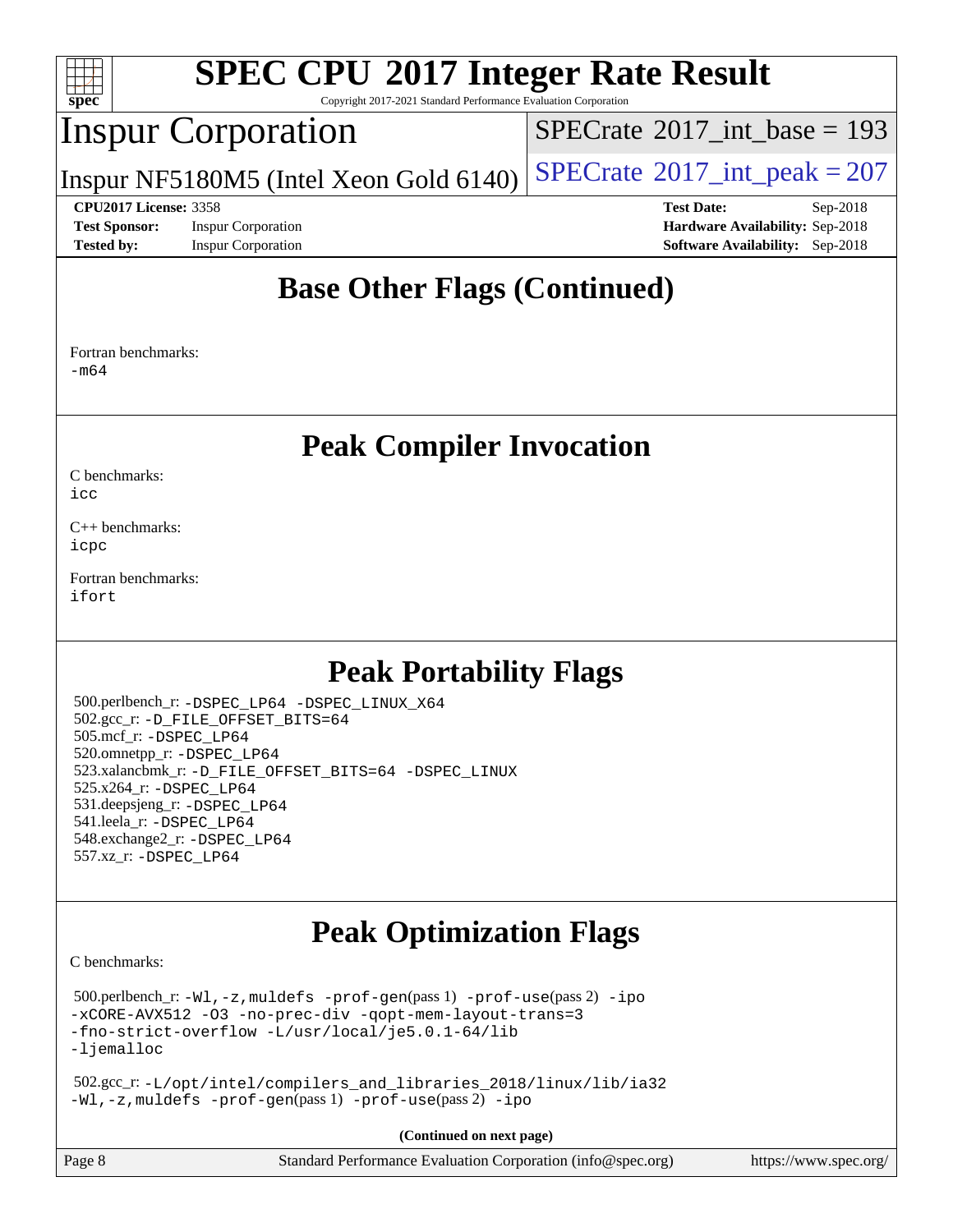

Copyright 2017-2021 Standard Performance Evaluation Corporation

## Inspur Corporation

 $SPECTate$ <sup>®</sup>[2017\\_int\\_base =](http://www.spec.org/auto/cpu2017/Docs/result-fields.html#SPECrate2017intbase) 193

Inspur NF5180M5 (Intel Xeon Gold 6140)  $SPECrate^{\circ}2017\_int\_peak = 207$  $SPECrate^{\circ}2017\_int\_peak = 207$ 

**[Test Sponsor:](http://www.spec.org/auto/cpu2017/Docs/result-fields.html#TestSponsor)** Inspur Corporation **[Hardware Availability:](http://www.spec.org/auto/cpu2017/Docs/result-fields.html#HardwareAvailability)** Sep-2018 **[Tested by:](http://www.spec.org/auto/cpu2017/Docs/result-fields.html#Testedby)** Inspur Corporation **[Software Availability:](http://www.spec.org/auto/cpu2017/Docs/result-fields.html#SoftwareAvailability)** Sep-2018

**[CPU2017 License:](http://www.spec.org/auto/cpu2017/Docs/result-fields.html#CPU2017License)** 3358 **[Test Date:](http://www.spec.org/auto/cpu2017/Docs/result-fields.html#TestDate)** Sep-2018

# **[Peak Optimization Flags \(Continued\)](http://www.spec.org/auto/cpu2017/Docs/result-fields.html#PeakOptimizationFlags)**

```
 502.gcc_r (continued):
-xCORE-AVX512 -O3 -no-prec-div -qopt-mem-layout-trans=3
-L/usr/local/je5.0.1-32/lib -ljemalloc
 505.mcf_r: -Wl,-z,muldefs -xCORE-AVX512 -ipo -O3 -no-prec-div
-qopt-mem-layout-trans=3 -L/usr/local/je5.0.1-64/lib
-ljemalloc
 525.x264_r: -Wl,-z,muldefs -xCORE-AVX512 -ipo -O3 -no-prec-div
-qopt-mem-layout-trans=3 -fno-alias
-L/usr/local/je5.0.1-64/lib -ljemalloc
 557.xz_r: Same as 505.mcf_r
C++ benchmarks: 
 520.omnetpp_r: -Wl,-z,muldefs -prof-gen(pass 1) -prof-use(pass 2) -ipo
-xCORE-AVX512 -O3 -no-prec-div -qopt-mem-layout-trans=3
-L/usr/local/je5.0.1-64/lib -ljemalloc
 523.xalancbmk_r: -L/opt/intel/compilers_and_libraries_2018/linux/lib/ia32
-Wl,-z,muldefs -prof-gen(pass 1) -prof-use(pass 2) -ipo
-xCORE-AVX512 -O3 -no-prec-div -qopt-mem-layout-trans=3
-L/usr/local/je5.0.1-32/lib -ljemalloc
 531.deepsjeng_r: Same as 520.omnetpp_r
 541.leela_r: Same as 520.omnetpp_r
Fortran benchmarks: 
-Wl,-z,muldefs -xCORE-AVX512 -ipo -O3 -no-prec-div
-qopt-mem-layout-trans=3 -nostandard-realloc-lhs -align array32byte
-L/usr/local/je5.0.1-64/lib -ljemalloc
```
## **[Peak Other Flags](http://www.spec.org/auto/cpu2017/Docs/result-fields.html#PeakOtherFlags)**

[C benchmarks \(except as noted below\)](http://www.spec.org/auto/cpu2017/Docs/result-fields.html#Cbenchmarksexceptasnotedbelow):  $-m64 - std = c11$  $-m64 - std = c11$ 

502.gcc\_r: [-m32](http://www.spec.org/cpu2017/results/res2018q4/cpu2017-20181001-08971.flags.html#user_peakCCLD502_gcc_r_intel_ia32_18.0_2666f1173eb60787016b673bfe1358e27016ef7649ea4884b7bc6187fd89dc221d14632e22638cde1c647a518de97358ab15d4ad098ee4e19a8b28d0c25e14bf) [-std=c11](http://www.spec.org/cpu2017/results/res2018q4/cpu2017-20181001-08971.flags.html#user_peakCCLD502_gcc_r_intel_compiler_c11_mode_0e1c27790398a4642dfca32ffe6c27b5796f9c2d2676156f2e42c9c44eaad0c049b1cdb667a270c34d979996257aeb8fc440bfb01818dbc9357bd9d174cb8524)

[C++ benchmarks \(except as noted below\):](http://www.spec.org/auto/cpu2017/Docs/result-fields.html#CXXbenchmarksexceptasnotedbelow) [-m64](http://www.spec.org/cpu2017/results/res2018q4/cpu2017-20181001-08971.flags.html#user_CXXpeak_intel_intel64_18.0_af43caccfc8ded86e7699f2159af6efc7655f51387b94da716254467f3c01020a5059329e2569e4053f409e7c9202a7efc638f7a6d1ffb3f52dea4a3e31d82ab)

**(Continued on next page)**

Page 9 Standard Performance Evaluation Corporation [\(info@spec.org\)](mailto:info@spec.org) <https://www.spec.org/>